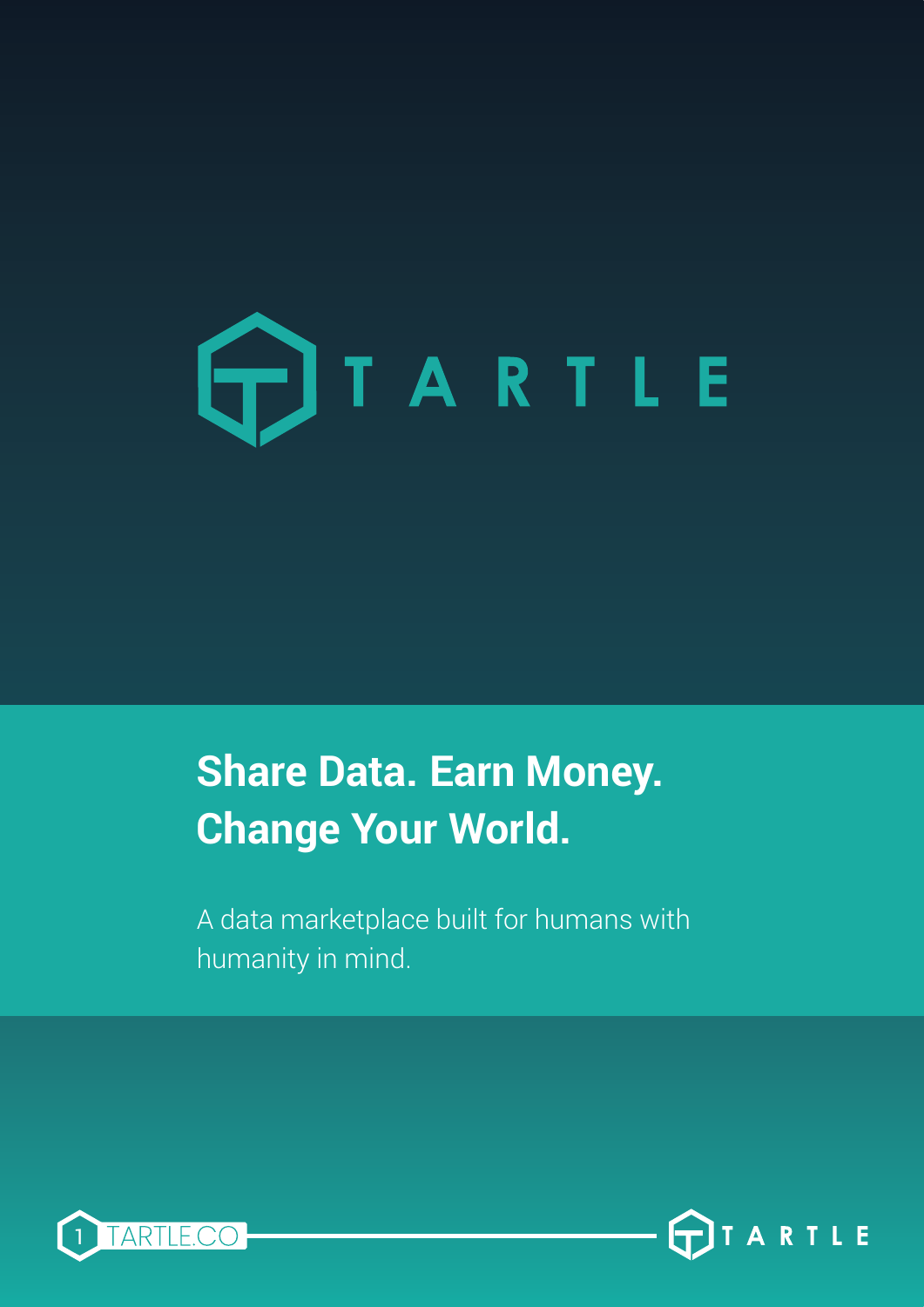

## **HISTORY**

TARTLE was intellectually conceived in 2015 and two years later founded in 2017 as a marketplace to help individuals regain control and earn financial gain from the data they create and share.

Since the early days of its life, TARTLE has evolved and adapted to the needs and desires of humanity. The focus and values have extended beyond data ownership and now reach far into the realm of creating positive impact through the sharing of data, and donating of earnings to causes that champion a people/planet focus.

Our journey will be one that is shared with humanity as we empower the lives of everyone across the globe, acting as a sherpa for every individual's own journey to data ownership, financial empowerment, self-responsibility, and global impact.

TARTLE is actively empowering and uplifting human beings across 222 countries.





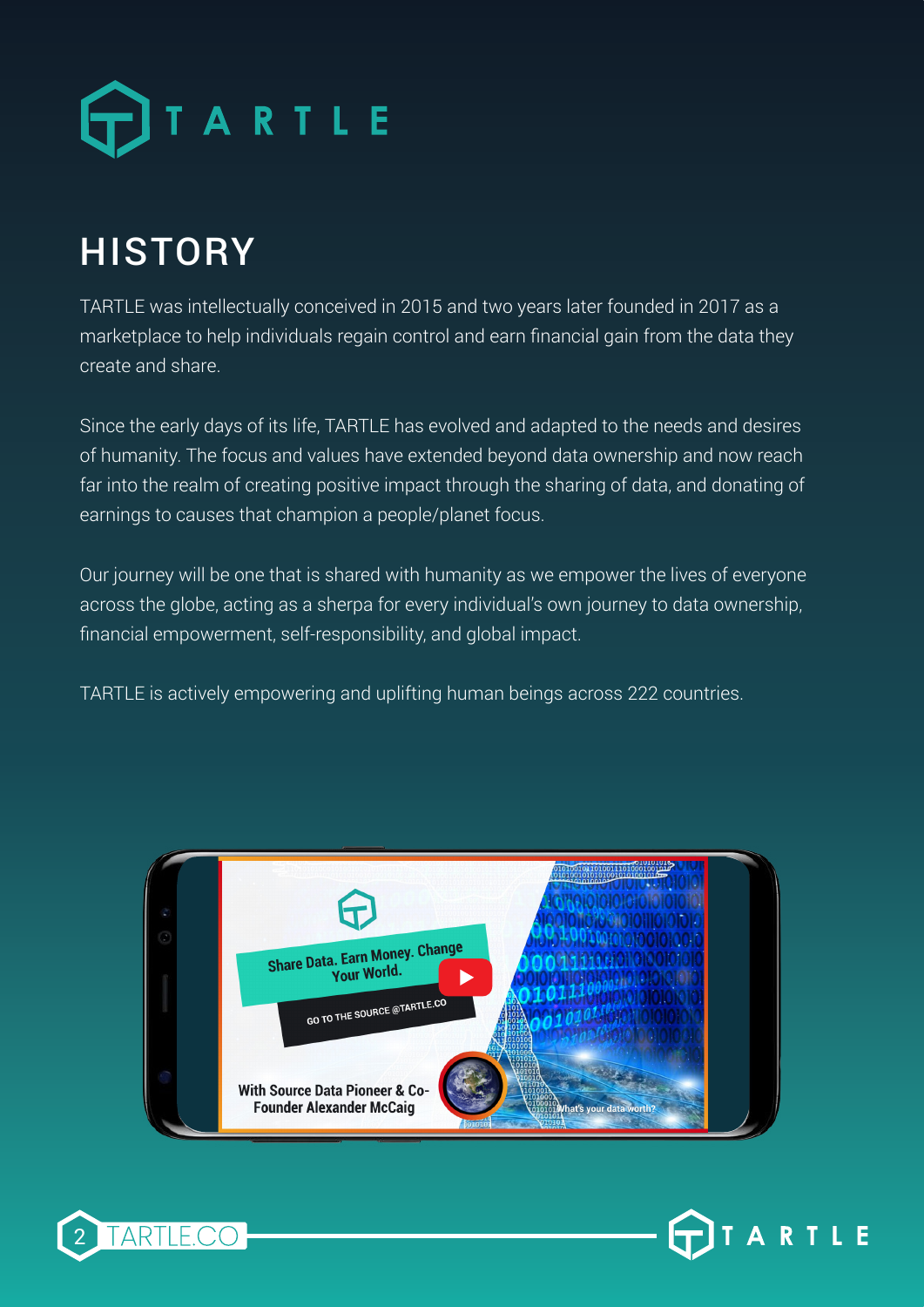

## MISSION & VISION

TARTLE's mission is to elevate humanity through the sharing of data.

TARTLE has a vision of a world where complete and total knowledge is shared, and our most pressing problems that threaten the stability and existence of human beings are solved with data in a collective and collaborative effort across all nations and peoples.

TARTLE